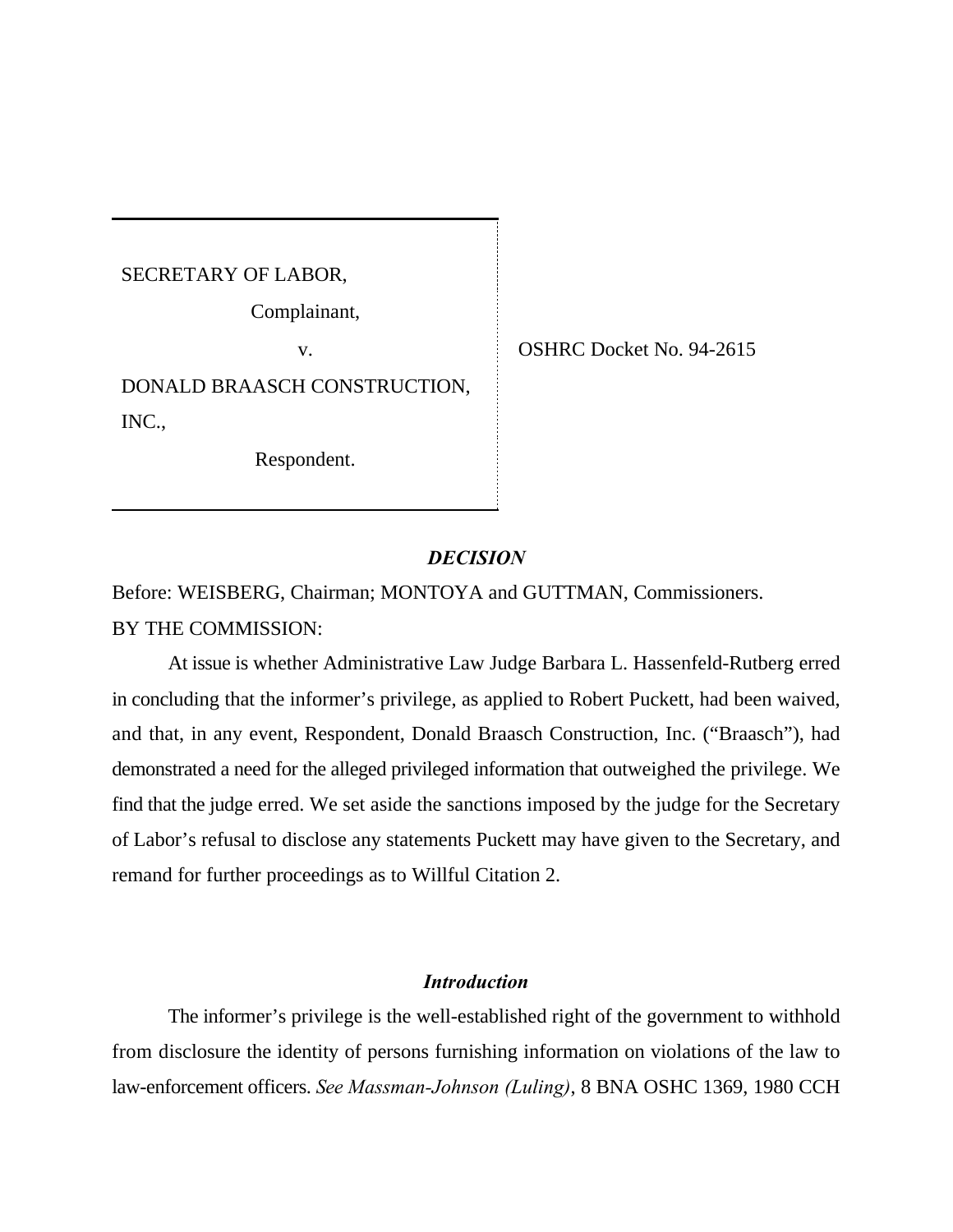OSHD ¶ 24,436 (No. 76-1484, 1980) ("*Massman-Johnson*")*.* The privilege also protects the contents of such a communication to the extent that it would reveal the informant's identity. *Id.* at 1373, 1980 CCH OSHD at p. 29,805. The privilege applies to proceedings before the Commission. *Stephenson Enterprises, Inc.*, 2 BNA OSHC 1080, 1973-1974 CCH OSHD ¶18,277 (No. 5873, 1974), *aff'd*, 578 F.2d 1021 (5th Cir. 1978). One purpose of the privilege as applied to Commission proceedings is to protect employees from retribution by their employers. *Quality Stamping Products, Co.*, 7 BNA OSHC 1285, 1288, 1979 CCH OSHD ¶ 23,520, p. 28,504 (No. 78-235, 1979) ("*Quality Stamping*"). There is also a strong public interest in protecting the flow of information regarding violations of the law by preserving the anonymity of those individuals who furnish information to the government. *Massman-Johnson*, 8 BNA OSHC at 1371, 1980 CCH OSHD at p. 29,804. The informer's privilege is a qualified privilege and must give way when disclosure is essential to the fair determination of a case. *See Roviaro v. United States,* 353 U.S. 53, 60 (1957); *Dole v. Local 1942, IBEW,* 870 F.2d 368, 372 (7th Cir. 1989). The privilege must yield upon pain of dismissal if on balance an employer's need for the information to prepare its defense outweighs the government's interest in withholding the identity of the informer. *Quality Stamping*, 7 BNA OSHC at 1288, 1979 CCH OSHD at p. 28,505.

#### *Facts*

The issue before us arises out of an inspection of Respondent Braasch conducted by the Occupational Safety and Health Administration ("OSHA") after an accident in which a crane operator, Robert Puckett, was seriously injured. There were several witnesses to the accident, including Puckett, an oilman, and the crane rigger. In addition, there were several other people on site, including Donald Braasch, Respondent's owner. As a result of the inspection, OSHA issued three citations, all of which Braasch contested.

During prehearing discovery, Braasch moved for permission to depose certain individuals and to obtain any statements OSHA had received from its employees, witnesses to the accident, and any others who may have made statements. The motion was granted and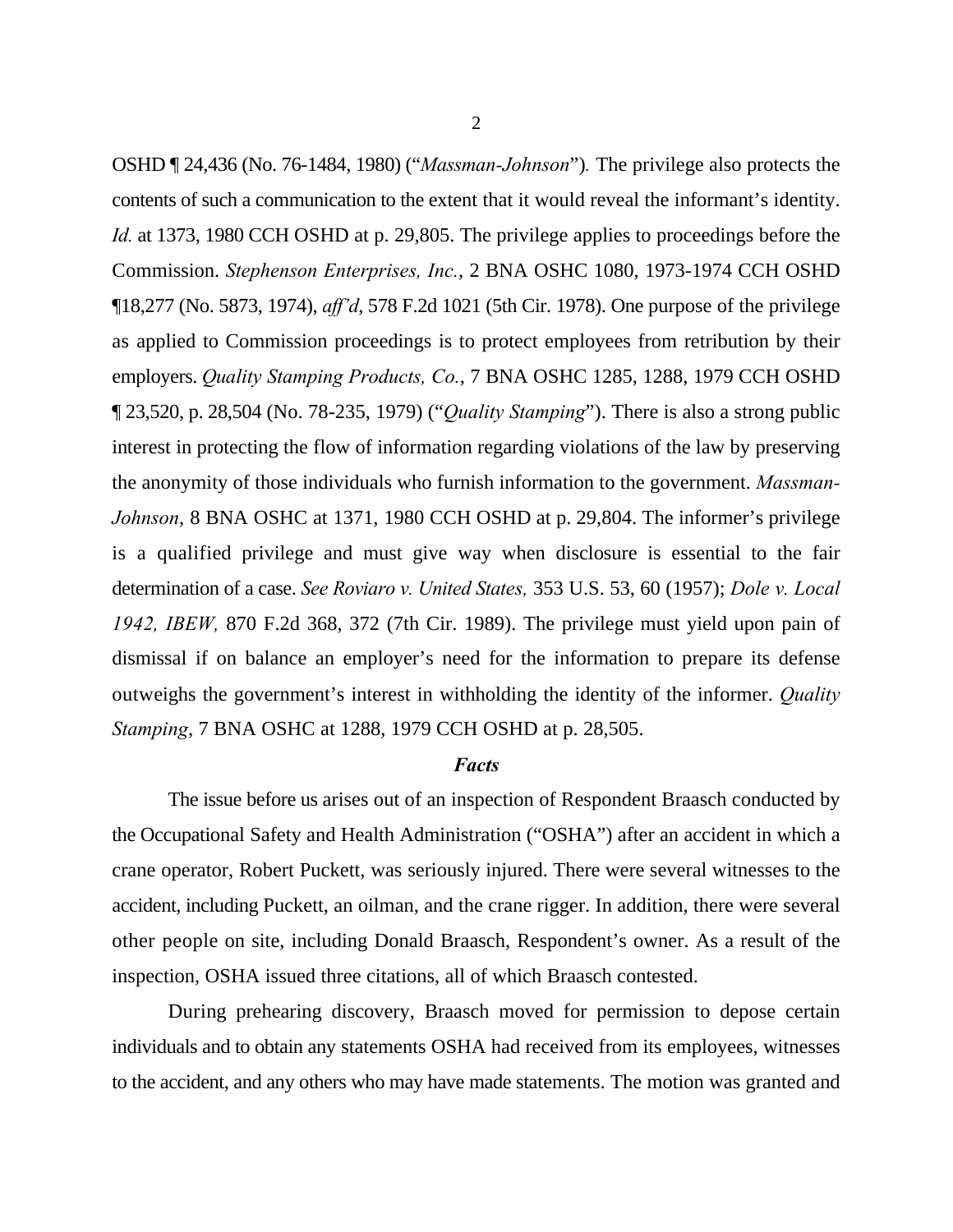on May 25, 1995, Braasch deposed various persons, including Puckett and Michael Scime, the OSHA Compliance Officer who had inspected the work site after the accident. Upon the advice of the Secretary's counsel, Scime asserted the informer's privilege when questioned about any statements Puckett may have made to OSHA. Specifically, Scime refused to disclose (1) whether Puckett had made any statements to him or another OSHA representative, and (2) if he had, the content of those statements. As a result, the deposition of Scime was continued until a later date.

Braasch's counsel asked the judge to review, *in camera*, several documents, including Puckett's statement, which the Secretary had claimed were privileged.<sup>1</sup> Braasch argued in its memorandum supporting this request that Puckett had waived the informer's privilege by previously testifying about the incident.<sup>2</sup> The judge subsequently ordered the Secretary to send her the alleged privileged documents for *in camera* inspection, but she did not request Puckett's statement to the Secretary, and in fact, held in that same order that the privilege had been waived as to Puckett, and even if had not been waived, Braasch had established a need for the information that outweighed the privilege. The judge did not indicate the grounds on which the privilege was deemed waived or the basis for finding sufficient need. She ordered the Secretary to disclose any statement made by Puckett to OSHA. The Secretary's counsel refused to comply with this order on the grounds that such information was privileged.

On June 15 and 19, 1995, the judge reiterated her earlier ruling and ordered the Secretary to turn over to Braasch any statements given by Puckett to OSHA. The Secretary's

<sup>&</sup>lt;sup>1</sup>The Secretary claimed the informer's privilege in response to Braasch's initial request for all statements taken from witnesses to the accident. The Secretary never admitted, and does not now admit, that it took a statement from Puckett. In its request for *in camera* inspection, Braasch specifically mentioned a statement from Puckett, which it assumed existed.

Puckett testified about the events surrounding the accident at a New York State Department <sup>2</sup> of Labor Crane Examining Board hearing and at his deposition by Respondent's counsel. The parties' joint motion to take judicial notice of Exhibits A and B of the Secretary's opening brief, the transcript of the Crane Examining Board hearing and the deposition of Robert Puckett, is hereby granted.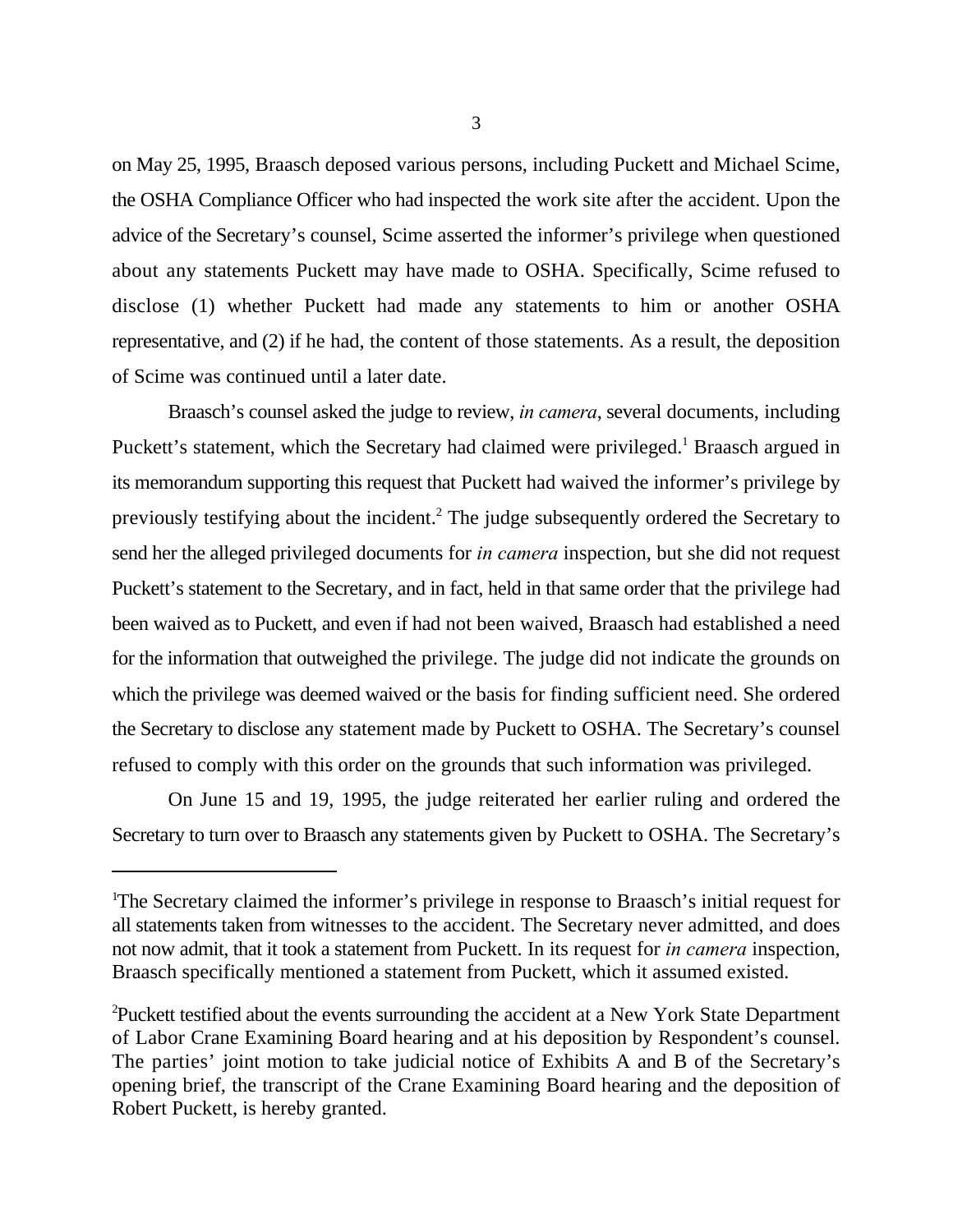counsel continued to adhere to her position and refused to disclose whether a statement was given by Puckett, and if so, the statement itself. In response to the judge's questioning, the Secretary's counsel stated that she had not petitioned for interlocutory review of the disclosure order and that she would continue to assert the informer's privilege on the information at issue. On June 21, 1995, after further refusal by the Secretary to comply with the disclosure order, the judge issued an order prohibiting the Secretary from calling Puckett as a witness in the upcoming hearing, and warning that "any further disobedience of the June 9 and 19, 1995 Orders may also result in dismissal of Willful Citation 2, Item 1 with its proposed penalty of \$49,000 or other sanction as deemed appropriate." Braasch's counsel filed a motion for sanctions on June 23, 1995, which the judge granted on June 26, 1995, by dismissing the willful citation. On June 28, 1995, the judge denied the Secretary's motion for a stay pending an interlocutory appeal and on July 3, 1995, the Secretary filed with the Commission a petition for interlocutory review and stay of proceedings. On August 7, 1995, the Commission denied the petition.

On November 30, 1995, following a hearing, the judge issued a decision addressing the remaining citations, in which she reaffirmed her earlier finding that the Secretary's refusal to obey her orders was contumacious and upheld the sanctions she had imposed. In that decision, the judge also stated that in addition to contumacy, the Secretary's failure to timely appeal her disclosure order was one of the grounds for her dismissal of the willful citation.<sup>3</sup>

## *I. Informer's Privilege*

### *A. Waiver of Privilege*

It is well settled that the informer's privilege is waived once the identity of the informer is disclosed. *Roviaro*, 353 U.S. at 60. However, the waiver must be a voluntary

 $3$ The Secretary's petition for interlocutory review of the judge's June 28, 1995 order was timely under Commission Rule 73, 29 C.F.R. § 2200.73. The judge apparently considered the Secretary dilatory because she did not petition for interlocutory review of her earlier orders, the first of which was issued on June 9, 1995.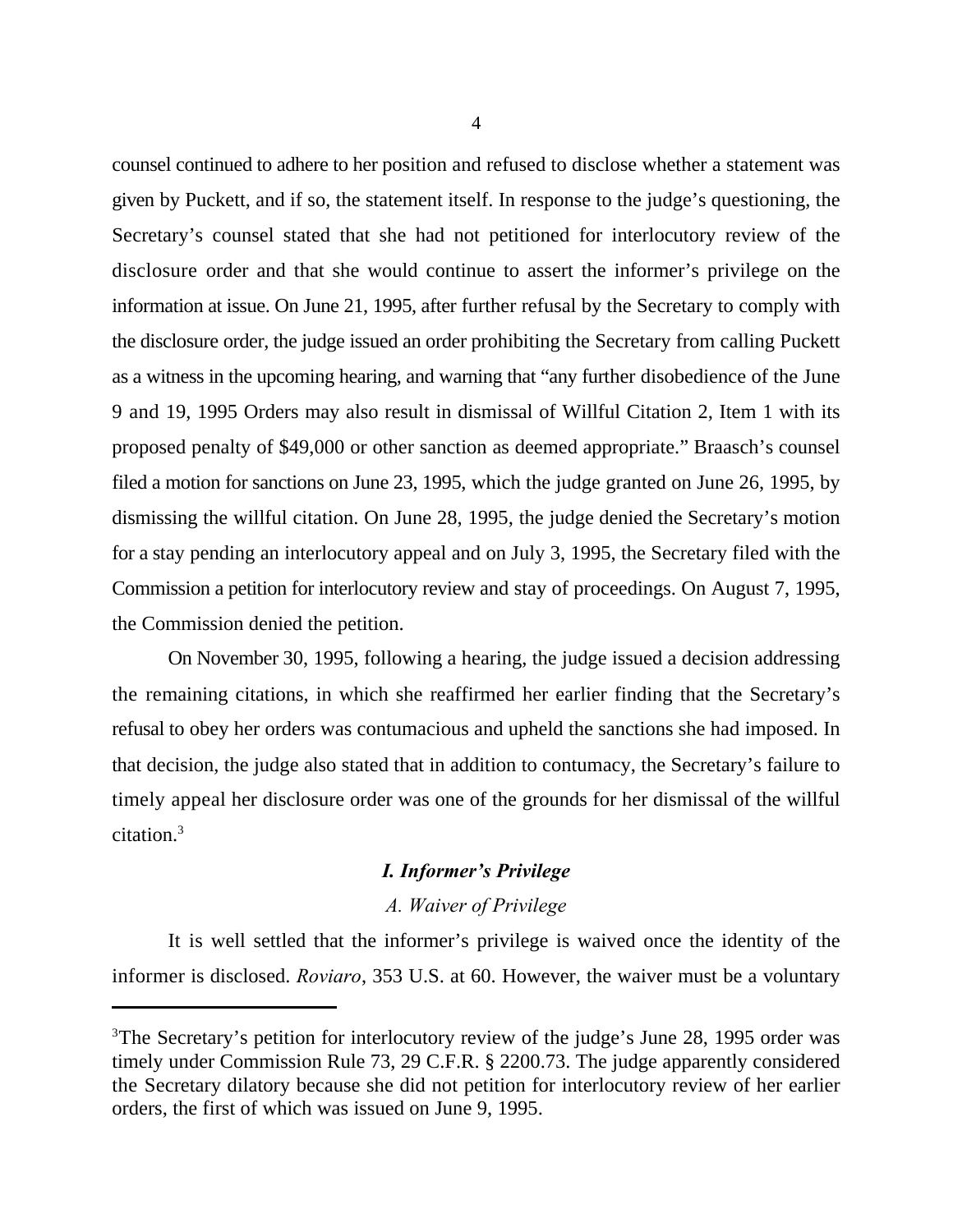disclosure of the identity of the informer. It is not enough, as Braasch claims, that the identity of the informant or informants appears obvious. In *Dole v. Local 1942*, the Seventh Circuit rejected the union's claim that the inclusion of six union members on a list of persons who had possible knowledge of the facts of that case constituted a waiver of the privilege by the Secretary. The court held that the fact these individuals were knowledgeable does not mean that they actually gave information to the Department of Labor. 870 F.2d at 375. *Dole* followed the reasoning of *Hodgson v. Charles Martin Inspectors of Petroleum, Inc.*, 459 F.2d 303 (5th Cir. 1972), which held that the Secretary did not waive the informer's privilege even though she had identified the twelve employees who had given statements to the Department of Labor. The Fifth Circuit distinguished persons who had given statements from persons who were informers within the context of the privilege, concluding that if the employee is merely known to the employer as "a statement giver, then disclosure of the statement might reveal him as an informer." *Id.* at *306.* Similarly, in *Massman-Johnson*, the Commission held that the submission of a witness list or summary of prospective witnesses' testimony is not a waiver of the informer's privilege. 8 BNA OSHC at 1373, 1980 CCH OSHD at p. 29,806.

We find no basis for concluding that either the Secretary or Puckett waived the informer's privilege in this case. Our review of the record, including the transcripts of Puckett's testimony at the state hearing and his deposition in this case, shows that he was never asked, nor did he testify, about any contact with OSHA.<sup>4</sup> Although the circumstances in this case may suggest that Puckett is an informer, that cannot be considered a voluntary waiver of the identity of an informer. The interest of the Secretary is in protecting the

<sup>&</sup>lt;sup>4</sup>Braasch also argued in its motion to the judge that since Puckett was no longer its employee at the time of the hearing, there was no threat of retaliation, and therefore no need for the privilege to extend to Puckett. However, the informer's privilege is applicable to any person furnishing information to the government regarding violations of Occupational Safety and Health Act of 1970, 29 U.S.C. §§ 651-678, regardless of the informer's employment relationship to the cited employer. *Quality Stamping*, 7 BNA OSHC 1285, 1979 CCH OSHD ¶ 23,520 (No. 78-235, 1979).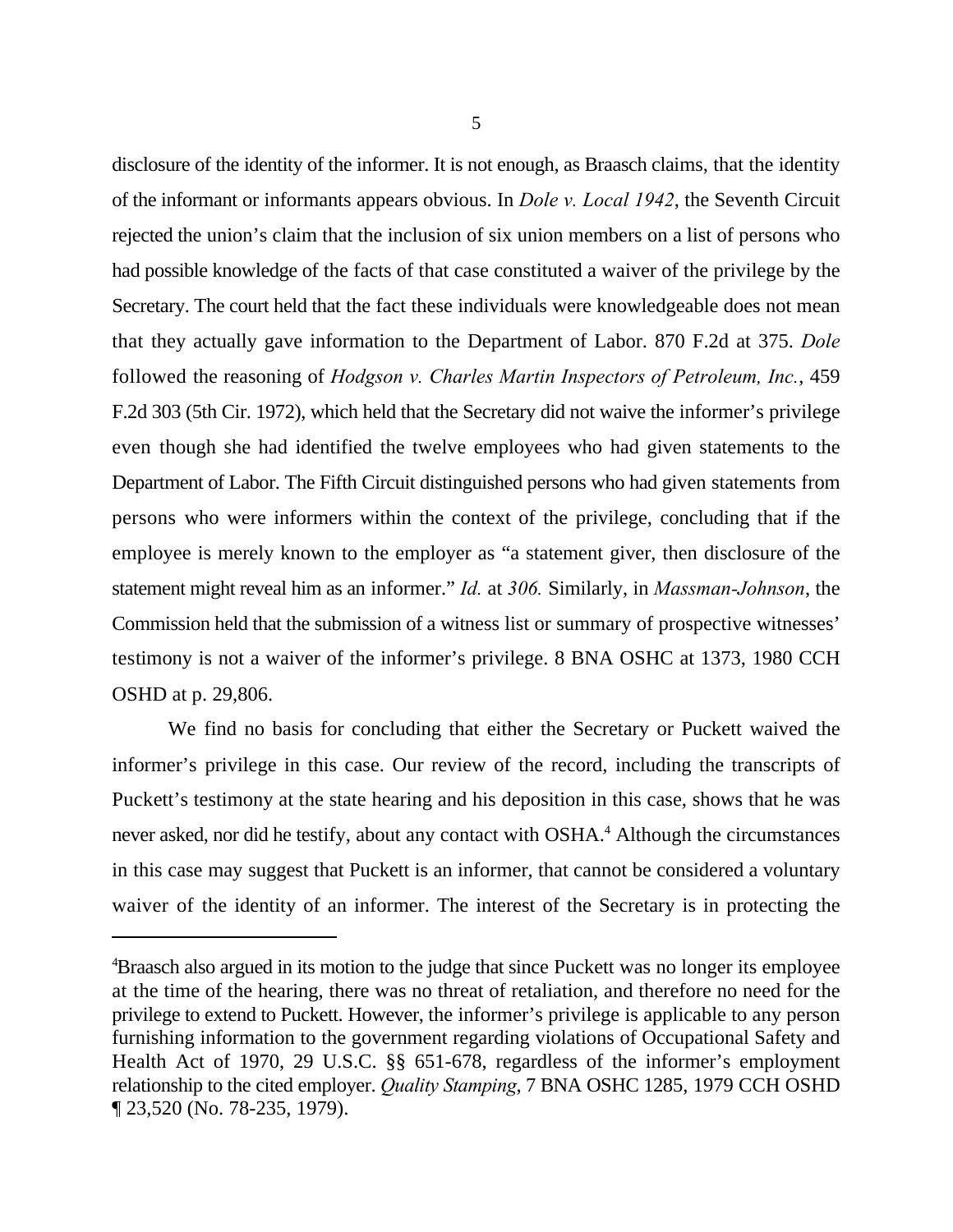identity of informers, and the privilege extends to the content of any statement that may identify an individual as an informant. To hold that the informer's privilege is waived each time an employer believes it knows which of its employees cooperated with OSHA would defeat the purpose of the privilege.

### *B*. *Substantial Need*

As we have noted earlier, the informer's privilege may be overcome by a showing that the opposing party's need for the privileged information outweighs the government's entitlement to the privilege. The need must be substantial; a mere assertion that the information may be helpful to prepare a defense is not enough. *See United States v. Prueitt,* 540 F.2d 995, 1003 (9th Cir. 1976), *cert. denied sub nom.*, 429 U.S. 1063 (1977); *United States v. Alvarez*, 472 F.2d 111 (9th Cir. 1973). The Commission has held that a respondent must show that the information is essential to its preparation for the hearing and that it is unable to obtain the information by other means. *Massman-Johnson,* 8 BNA OSHC at 1378, 1980 CCH OSHD at p. 29,810.

We conclude that Braasch has not established a sufficient need to overcome the privilege. The judge found that substantial need was shown because Braasch claimed the statement was necessary to defend against the willful citation, but this bare claim of need is not enough to overcome the privilege, particularly when Braasch has access to a wealth of information regarding the accident. *See Culinary Foods, Inc. v. Raychem Corp.*, 150 F.R.D. 122 (N.D.Ill. 1993) (need for OSHA's informers' statements not established where party could obtain information from other sources). In this case, Braasch has Puckett's versions of the events in question through his deposition taken by its own counsel and his testimony at the state hearing. It also has the testimony of Albert Lytle, the state inspector assigned to investigate the accident, and James Bodensteiner, the safety consultant for the prime contractor on the project, concerning the statements Puckett made to them. Braasch also has access to others who witnessed the accident. Furthermore, had the Secretary called Puckett as a witness at the hearing, Braasch would have been afforded an opportunity to review any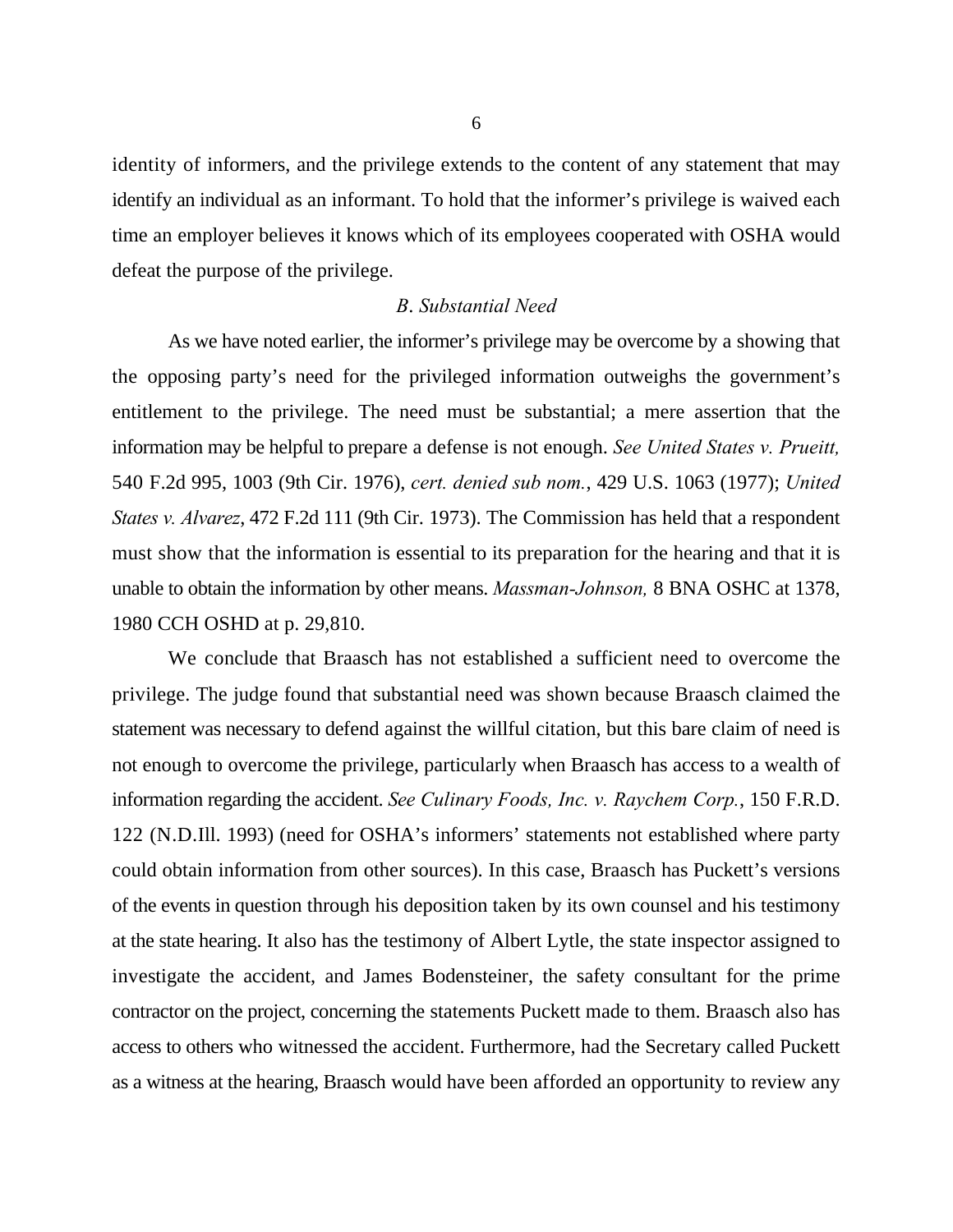statement he may have made and to use it during cross-examination. *See Massman-Johnson*, 8 BNA OSHC at 1376, 1980 CCH OSHD at p. 29,809.

In summary, we hold that because there has been no voluntary disclosure from any source that Puckett gave a statement to OSHA, the privilege has not been waived. We also hold that Braasch did not otherwise establish a substantial need for the disclosure of Puckett's statement. Accordingly, the judge erred by ordering disclosure of Puckett's statement over the Secretary's claim of privilege.

### *II. Dismissal of the Willful Citation*

The judge dismissed the willful citation in this case as a sanction for the Secretary's refusal to comply with the discovery order. We note that the Commission has a strong interest in preserving the integrity of its orders, and that any party who fails to comply with a judge's order does so at its own peril and must be prepared to accept the consequences of noncompliance if its argument does not ultimately prevail. *Trinity Industries Inc.*, 15 BNA OSHC 1579, 1583 n.6, 1991-93 CCH OSHD ¶ 29,662, p.40,184 n.6 (No. 88-1545, 1992) (consolidated). Under Commission precedent, failure to comply with a judge's order, irrespective of its correctness, may result in dismissal if the party's conduct is contumacious in character. *Id*. at 1582, 1991-93 CCH OSHD at p. 40,184; *Sealtite Corp.*, 15 BNA OSHC 1130, 1133, 1991-1993 CCH OSHD ¶ 29, 398, p. 39,581 (No. 88-1431); *Noranda Aluminum, Inc.*, 9 BNA OSHC 1187, 1189, 1981 CCH OSHD ¶ 25,086, p. 30,988 (No. 79- 1059, 1980). In this case, the judge based her order dismissing the willful citation on the grounds that the Secretary's failure to comply with her order was contumacious. However, the Commission has held the failure to comply with an order is not, by itself, an indication of bad faith or contumacious conduct where the party's reason for refusing to comply has a substantial legal basis and its conduct did not indicate disrespect towards the Commission or the issuing judge. *Trinity Industries,* 15 BNA OSHC at 1583, 1991-1993 CCH OSHD at p. 40,185. In this case, as our analysis of the Secretary's claim of privilege demonstrates, the Secretary's reason for not disclosing the statement had a substantial legal basis. Moreover,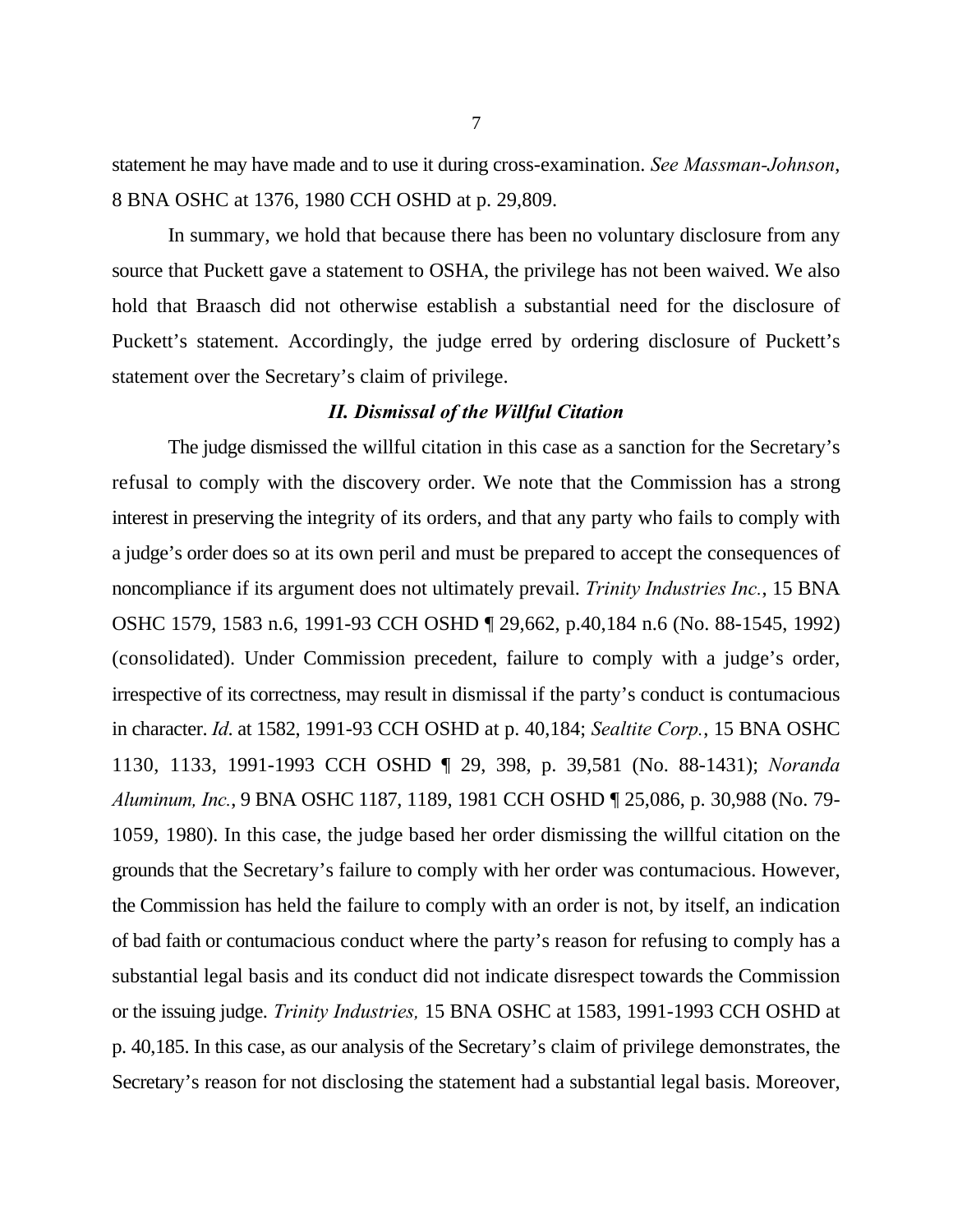the judge does not set forth, nor does the record indicate, any conduct other than noncompliance by the Secretary that may be considered contumacious.

Further, we do not believe, as our dissenting colleague does, that the Secretary's failure to more promptly seek interlocutory review in this situation constitutes contumacious conduct.<sup>5</sup> Commission Rule  $73$ , which governs interlocutory review, does not require the Secretary to file a petition for interlocutory review before refusing to comply with a judge's order. While the better practice may have been for the Secretary to petition the Commission for interlocutory review of the judge's order upon the initial refusal to comply, we do not hold that it was contumacious not to do so.<sup>7</sup>

 ${}^6$ Rule 73, governing interlocutory review, states in pertinent part:

(b) *Petition for interlocutory review.* Within five days following the receipt of a Judge's ruling from which review is sought, a party may file a petition for interlocutory review with the Commission. . . .

<sup>7</sup>We share our colleague's concern that Commission administrative law judges be treated with deference and respect. However, the Commission's support for judges and their orders must be balanced with the Commission's obligation to review these orders. Here we are reviewing both the judge's underlying decision and the subsequent order sanctioning the Secretary for noncompliance. In this regard, we find our colleague's view of what the Secretary's counsel should have done to afford the judge appropriate deference to be overly (continued...)

<sup>&</sup>lt;sup>5</sup>Indeed the Secretary filed a petition for interlocutory review within days of the judge's dismissal of the willful citation carrying a proposed penalty of \$49,000. This petition was filed two weeks before the hearing and thus could have been acted upon by the Commission prior to the hearing.

<sup>(</sup>a) *General*. Interlocutory review of a Judge's ruling is discretionary with the Commission. A petition for interlocutory review may be granted only where the petition asserts and the Commission finds: (1) That the review involves an important question of law or policy about which there is substantial ground for difference of opinion and that immediate review of the ruling may materially expedite the final disposition of the proceedings; or (2) That the ruling will result in a disclosure, before the Commission may review the Judge's report, of information that is alleged to be privileged.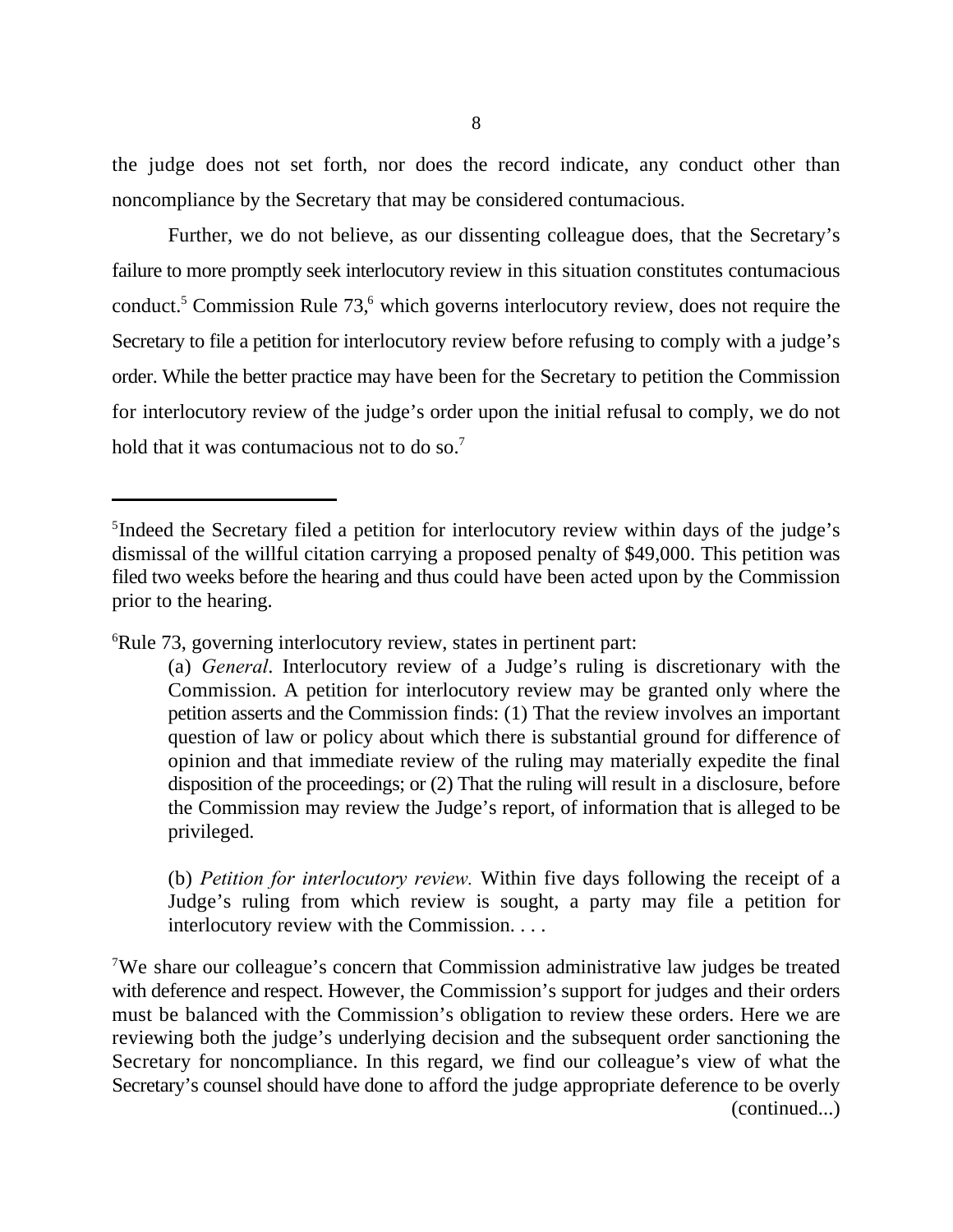Our dissenting colleague states that behavior of the sort here "might well have resulted in a contempt citation from a court of general jurisdiction," yet she cites no precedent in support of this proposition. Moreover, she 1) agrees that the Secretary's obligation to protect Mr. Puckett from employer reprisals "may have been paramount;"

2) evidently agrees that the Secretary was correct, and the judge wrong, on the merits of the issue of waiver here; and 3) agrees that our provision for interlocutory appeal is permissive rather than mandatory. In such circumstances --- where the basis for sanction is found to be legal error -- reviewing courts have found, as we do here, that the sanction must be lifted. *See Hodgson v. Charles Martin Inspectors of Petroleum,* 459 F.2d 303 (5th Cir. 1972); *Brock v. On Shore Quality Control Specialists, Inc.*, 811 F.2d 282 (5th Cir. 1987).

The Commission cases cited by our dissenting colleague bear little resemblance to this case. In those cases, the party who failed to comply with the judge's order did so without explanation and with disregard for Commission proceedings. Furthermore, the correctness of the underlying judge's order was not at issue and therefore was not addressed. In *Sealtite Corp.*, we found that a preponderance of the evidence did support the judge's decision to dismiss an employer's contest for failure to respond to his orders. Similarly, in *Philadelphia Const. Equip., Inc.*, 16 BNA OSHC 1128, 1993 CCH OSHD ¶ 30,051 (No. 92-899, 1993),

 $\frac{7}{2}$ ...continued)

limited and without foundation. Our colleague would require the Secretary to either comply with the judge's order, an action that would have resulted in a waiver of privilege with irrevocable consequences, or file a petition for interlocutory review that Commission rules fail to require.

In her order dismissing the willful citation the judge failed to articulate what legal grounds she relied on to find the privilege waived or the factual basis for her finding that the respondent had established sufficient need. Moreover, we have found above that the judge's underlying decision, regarding the asserted privilege, was issued in error. While the Commission should not protect a party from the reasonable consequences of refusing without legal justification to comply with a judge's order, by the same token the Commission cannot decline to reverse a judge's order issued in error and, in the absence of contumacious conduct, must protect parties from the consequences of failing to comply with such an order. In our view, the Commission's obligation as an appellate body requires no less.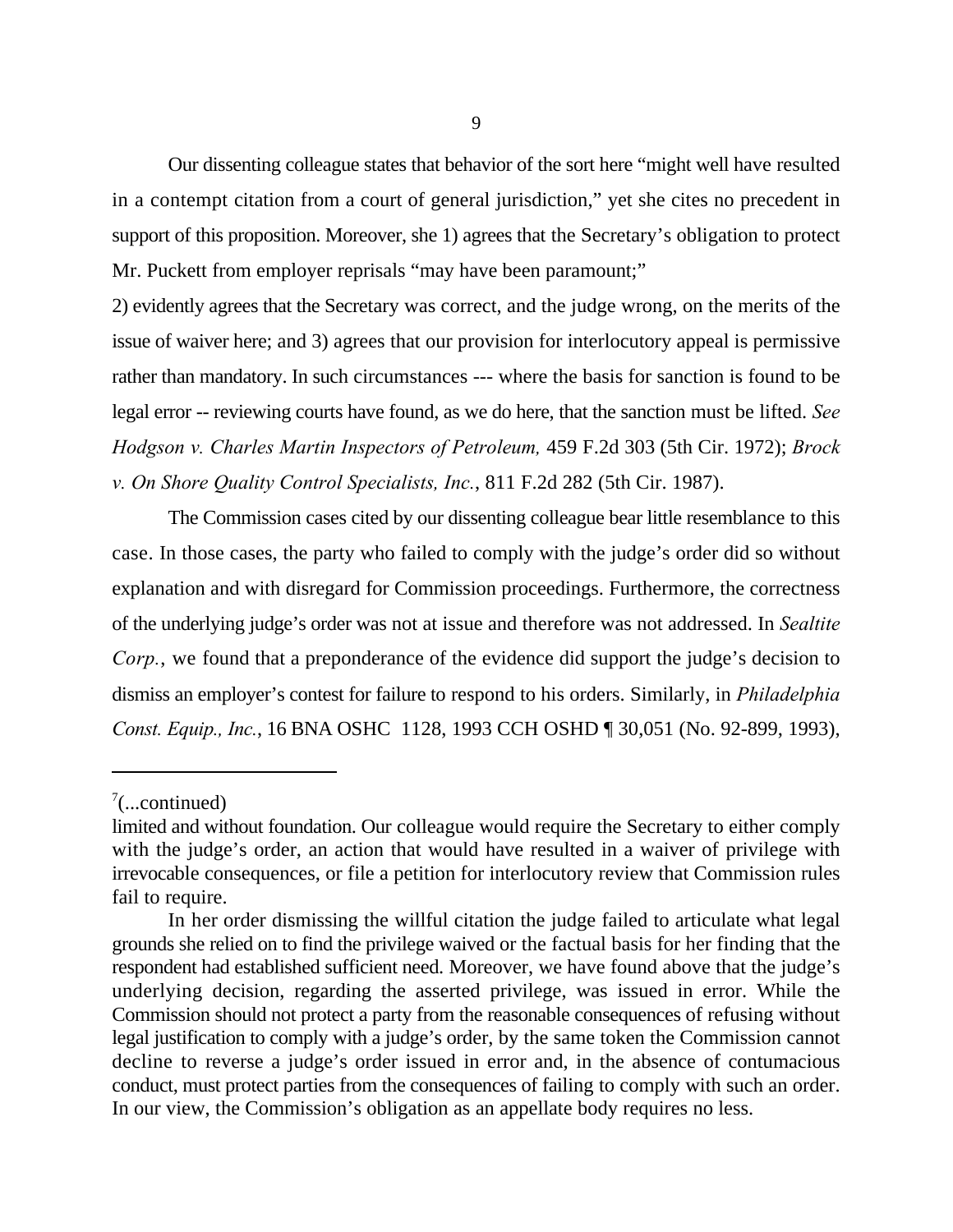we found that the judge did not err in finding that the respondent failed to prove good cause for excusing its failure to appear at the scheduled hearing. Finally, *Chartwell Corp.*, 15 BNA OSHC 1881, 1991-93 CCH OSHD ¶ 29,817 (No. 91-2097, 1992), involved the Secretary's failure to make a mandatory filing absent adequate explanation.<sup>8</sup>

It is not difficult to imagine circumstances in which a party, in the process of seeking to vindicate its rights, uses words or gestures, or otherwise behaves in a manner that is abusive or contumacious. Such behavior may merit sanction, even where the party is ultimately vindicated on the merits. Here, however, we find evidence only of a party's assertion of its rights within the rules, and the dissent does not identify evidence of conduct to the contrary.

Since the only basis for the dismissal was the refusal to comply with an order that should not have been issued, we reverse the dismissal. *See Massman-Johnson*, 8 BNA OSHC at 1378, 1980 CCH OSHD at p. 29,810.

## *Order*

We set aside the judge's orders prohibiting the Secretary from calling Puckett as a witness and dismissing the willful citation and accompanying penalty and we remand this case for further proceedings in accordance with this opinion.

 $\sqrt{s/}$ 

Stuart E. Weisberg Chairman

 $/s/$ 

Daniel Guttman Commissioner

<sup>&</sup>lt;sup>8</sup>Here, in contrast, the Secretary's counsel stated her position, along with accompanying law and argument, to the judge in both the transcribed conversation with the judge and her motion for reconsideration of the disclosure order.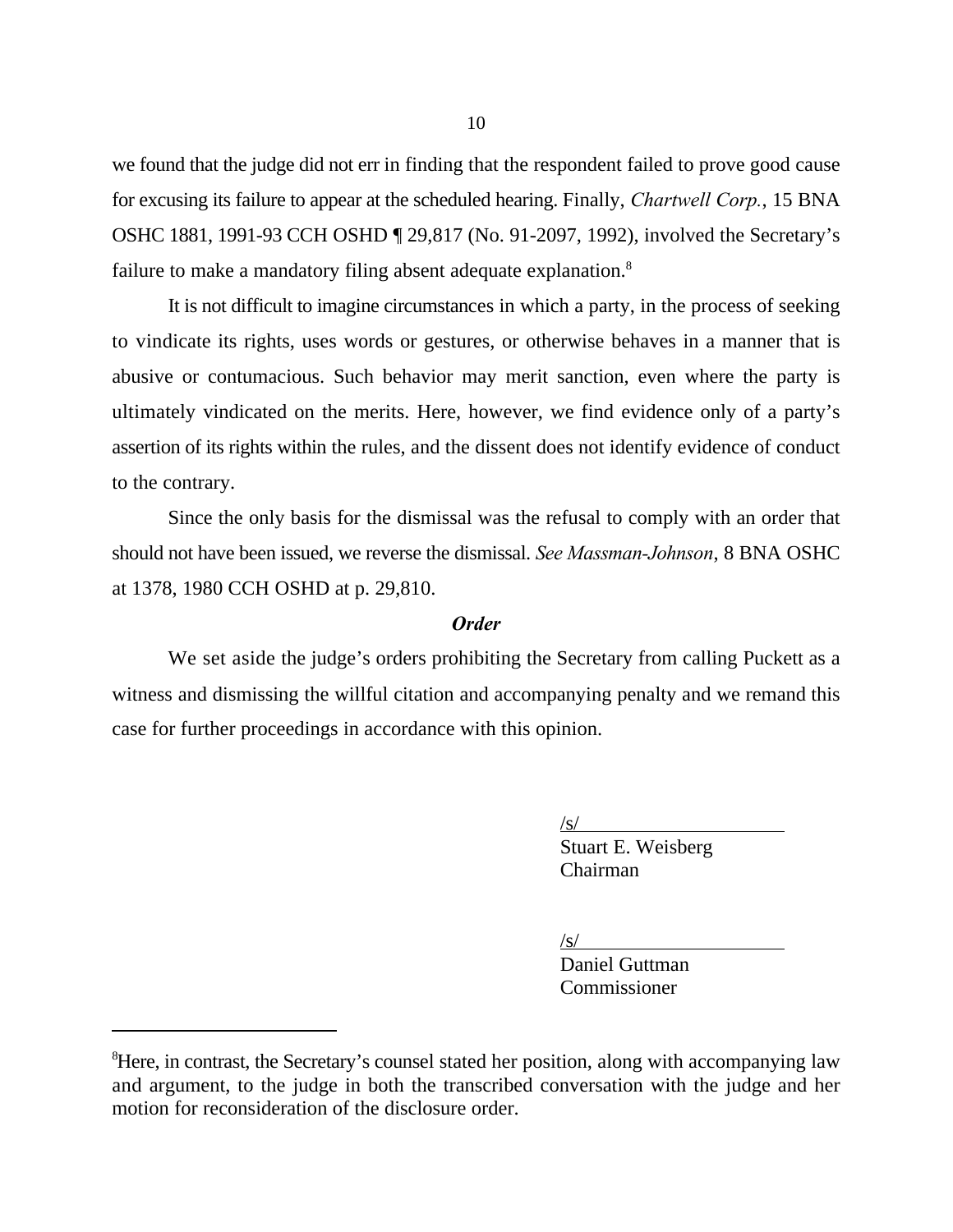Dated: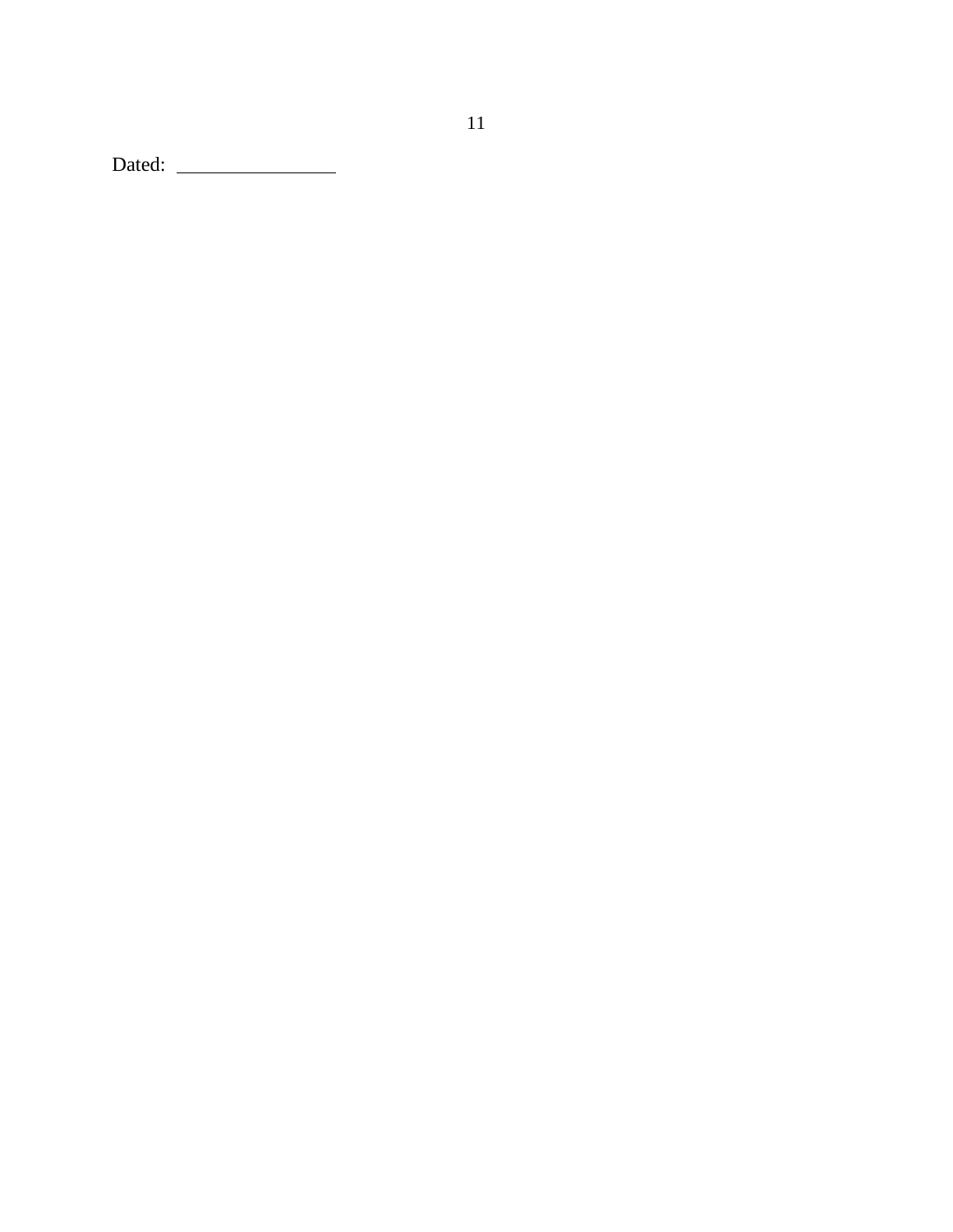MONTOYA, Commissioner, dissenting:

I disagree with the majority's conclusion that Judge Barbara L. Hassenfeld-Rutberg abused her discretion in dismissing Citation 2, Item 1. No matter what the Assistant Solicitor's reasons might have been, by repeatedly flouting the judge's orders without seeking interlocutory review, she engaged in the sort of conduct that should properly be sanctioned as contumacious.

During discovery, Respondent Braasch demanded the production of all statements given to OSHA during Compliance Officer Scime's investigation. At Mr. Scime's May 25, 1995 deposition, Assistant Solicitor Curtwright directed him not to answer questions as to whether or not the injured crane operator, Robert Puckett, had given any such statements. On June 9, 1995 the judge ordered that any such statements be produced. In this order, the judge addressed the merits of the informant's privilege relied on by Ms. Curtwright. She concluded that the privilege had been waived because Mr. Puckett had already testified as to the facts of this accident, not only at his deposition but also at a State of New York license revocation hearing conducted in October 1994. She also concluded that Respondent Braasch had demonstrated a need for any such statements that outweighed the protections afforded by the privilege.

Ms. Curtwright did not react to this adverse ruling by filing a petition for interlocutory review with the Commission. She simply refused to comply. On June 15, 1995, the judge issued a second order stating that Mr. Puckett had waived the privilege. Ms. Curtwright's continued refusals, based on her continued assertion of the same privilege, brought a third such order dated June 19, 1995. On June 21, 1995, the parties contacted the judge by telephone from Mr. Scime's continued deposition. Because Ms. Curtwright again claimed the privilege and refused to comply, the judge issued a fourth order in which Mr. Puckett was now to be precluded from testifying on the Secretary's behalf at the hearing. In this order, the judge also warned that further refusal to comply would result in dismissal of Citation 2, Item 1. This order was faxed to the parties the same day. Ms. Curtwright continued to refuse compliance.

On June 23, 1995, Braasch finally moved for sanctions, and on June 26, 1995 the judge issued a final order dismissing Citation 2, Item 1. Only after this citation item was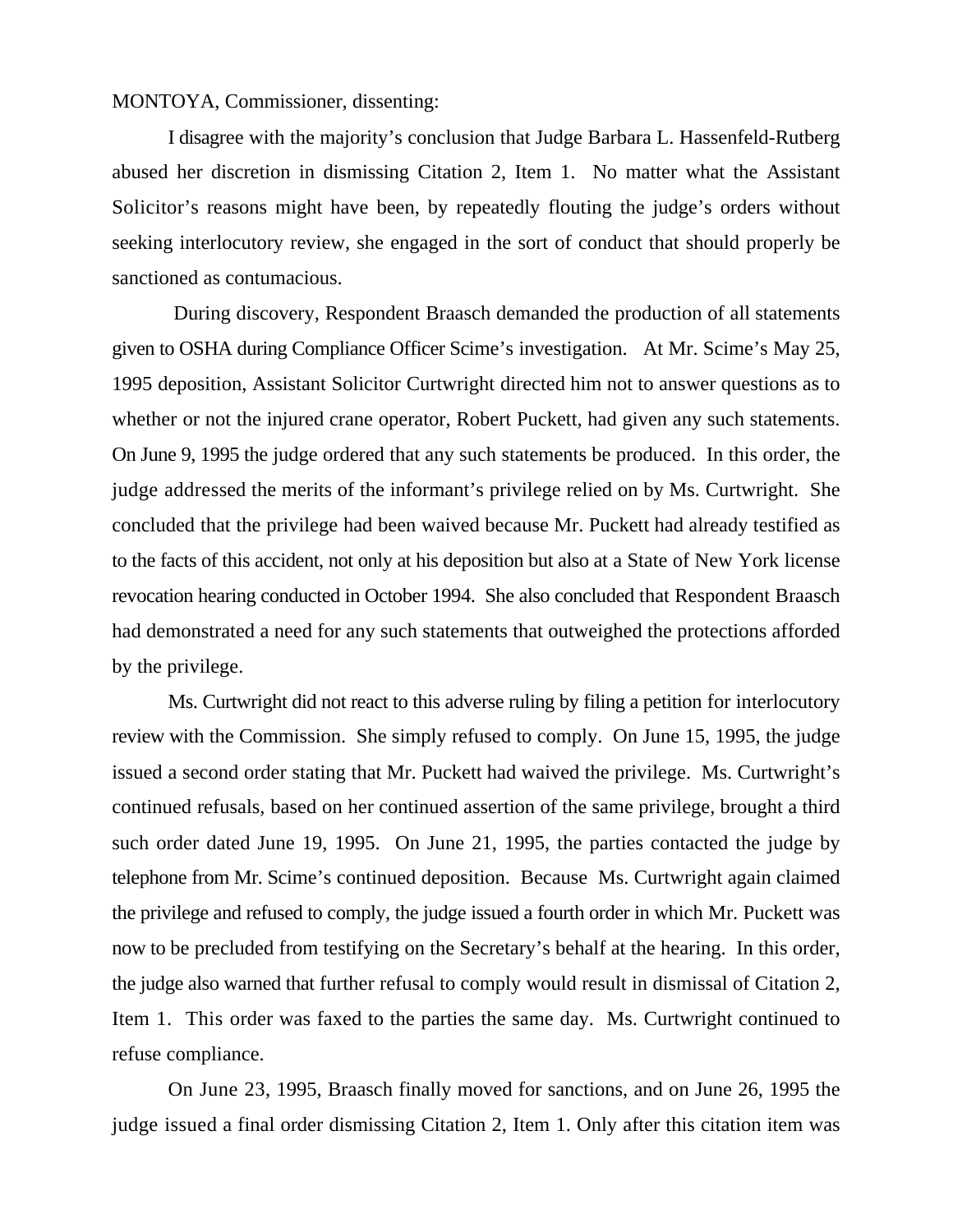dismissed did the Secretary file a petition for interlocutory review. By this time, it was too late for Ms. Curtwright to rehabilitate her treatment of the judge, and I find it telling that her petition to the Commission included no form of apology.<sup>9</sup> This petition was filed on July 3, 1995 and denied by the Commission on August 7, 1995, two weeks after the hearing. At the July 19, 1995 hearing, as in her decision of November 30, 1995 disposing of the remaining citation items, the judge repeated that Citation 2, Item 1 had been dismissed by her prehearing order.

It is this Commissioner's view that these repeated refusals to comply with the judge's orders, without seeking prompt interlocutory review, constitute the sort of "contumacious conduct" that the Commission has sanctioned with dismissal. *See Sealtite Corp.*, 15 BNA OSHC 1130, 1991-93 CCH OSHD ¶ 29,398 (No. 88-1431, 1991) (affirming judge's decision to dismiss an employer's contest and assessing \$47,500 in proposed penalties due to employer's contumacious failure to respond to orders and insistence on addressing matters not before the Commission); *Chartwell Corp.*, 15 BNA OSHC 1881, 1991-93 CCH OSHD ¶ 29,817 (No. 91-2097, 1992) (Secretary's failure to explain why complaint was not timely filed sufficiently contumacious to support judge's decision to dismiss citations). *Cf. Philadelphia Constr. Equip., Inc.*, 16 BNA OSHC 1128,1993 CCH OSHD ¶ 30,051 (No. 92- 899, 1993) (very broad discretion of judge to impose sanctions not abused where judge found that employer's failure to timely appear at hearing was part of a consistent pattern of disregard for Commission proceedings, and dismissed employer's contest). By repeatedly refusing to comply with the judge's orders to produce Mr. Puckett's statements on grounds explicitly rejected by the judge in her first order, Ms. Curtwright demonstrated complete disrespect for the Commission and its process. As the Commission's judges do not possess contempt powers, the judge first sanctioned the Secretary by ordering Mr. Puckett precluded from testifying on the Secretary's behalf. The strongest sanction available, dismissal of the

<sup>&</sup>lt;sup>9</sup>Given that Ms. Curtwright only filed a petition for interlocutory review after the citation item was dismissed, it can easily be inferred that her concern was for the loss of the citation item, and not with demonstrating to the Commission that she was practicing in good faith.